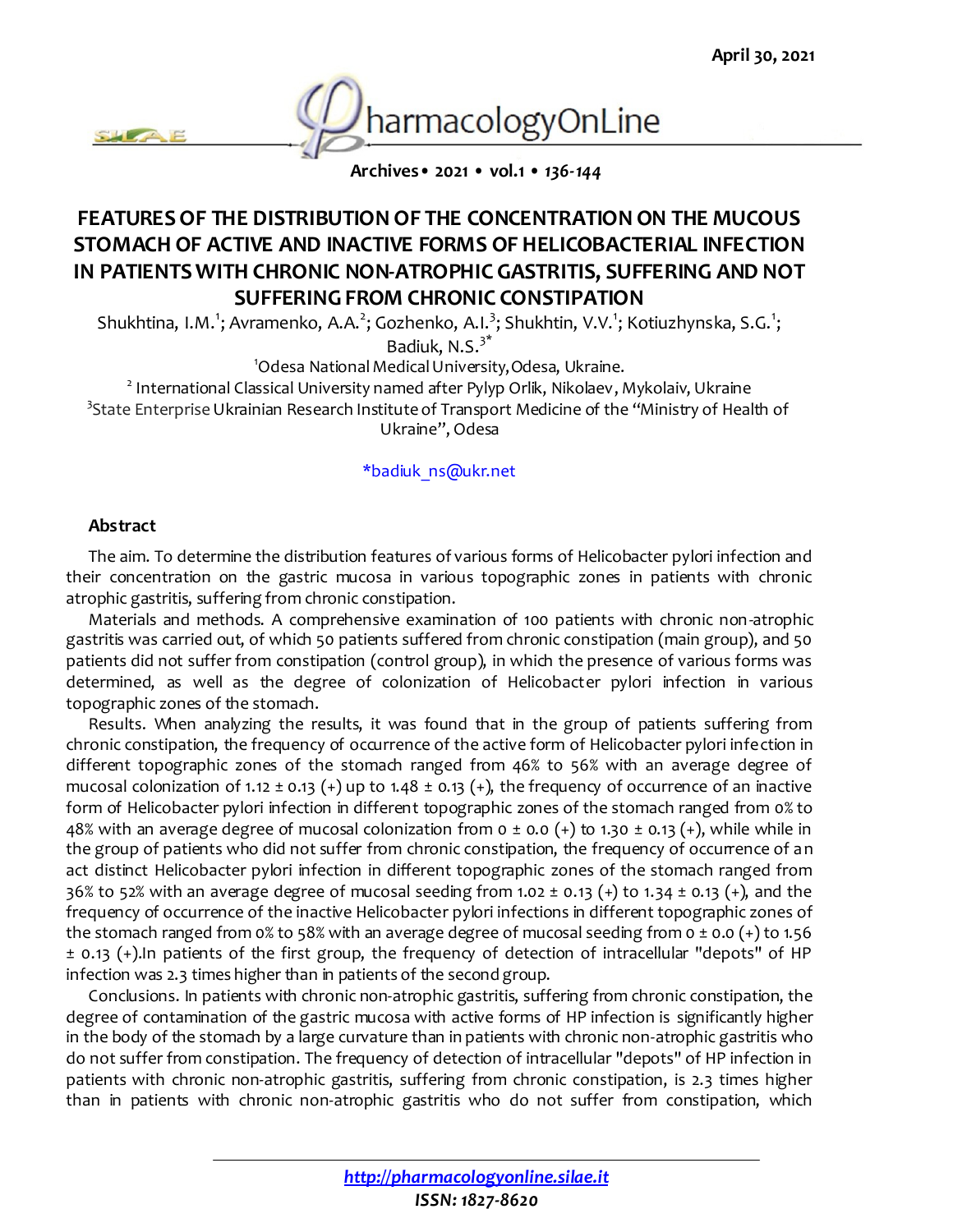indicates a longer and more common pathological process the effect of HP infection on the digestive process, in which the intestines are also involved.

All human studies were conducted in compliance with the rules of the Helsinki Declaration of the World Medical Association "Ethical principles of medical research with human participation as an object of study". Informed consent was obtained from all participants.

Key words: various forms of HP infection, chronic non-atrophic gastritis, chronic constipation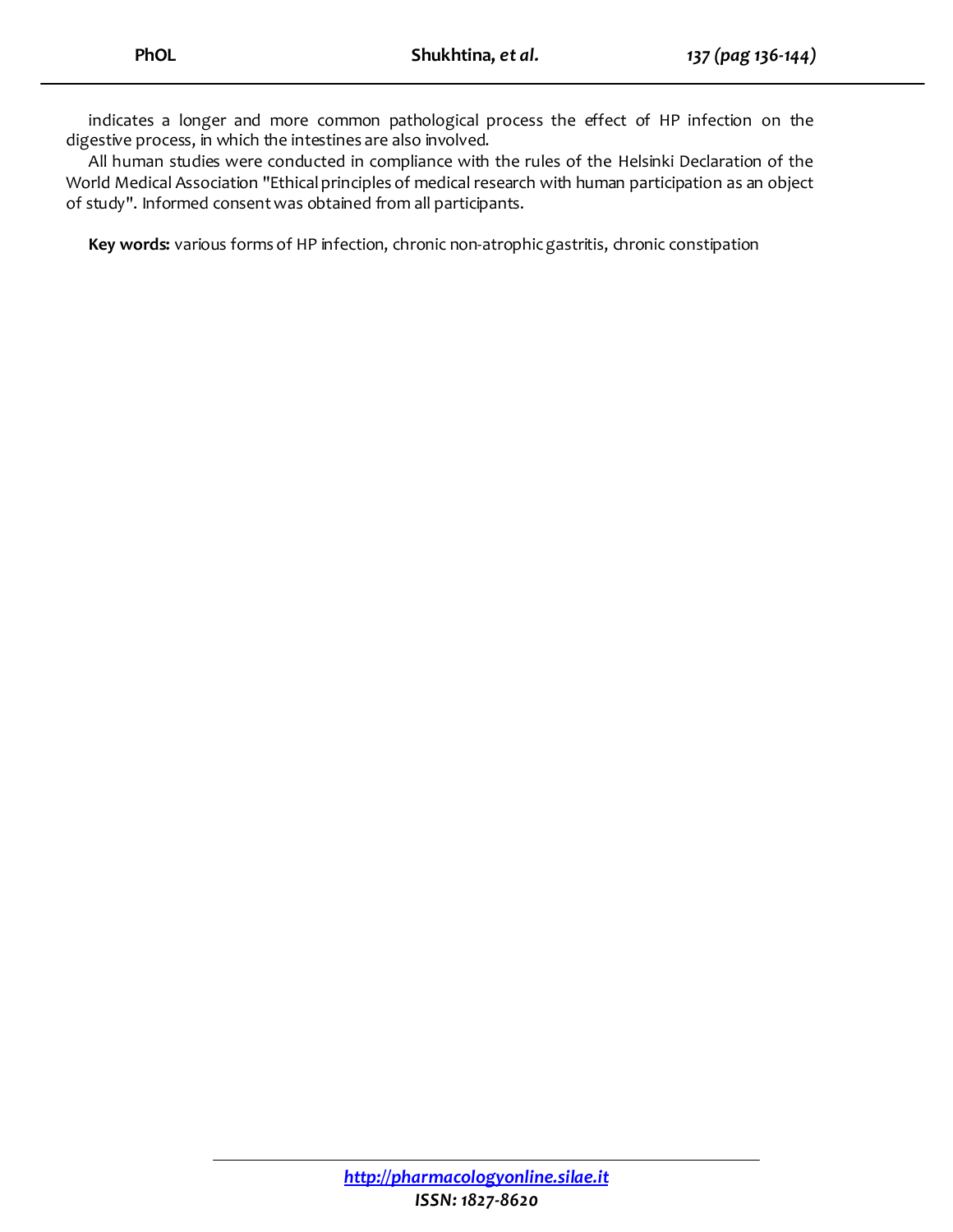## **Introduction**

According to global statistics, in recent decades there has been a significant increase in the number of patients suffering from chronic constipation. Their prevalence ranges from 10 to 50% among the adult population of developed countries and up to 30% among children aged 6-12 years, which allows us to regard constipation as a problem of the century [9]. The prevalence of constipation on the globe ranges from 0.7% to 40%, while residents of America and Southeast Asia suffer from it 2 times more often than Europeans. More often constipation affects people of older age groups, mainly women [7, 8, 11, 12].

According to the Rome III criteria of revision, for the diagnosis of functional constipation is necessary for the presence of at least two of the following symptoms over the past 3 months (with a total duration of complaints of 6 months):

• straining in at least a quarter of all bowel movements;

• hard or fragmented feces in at least 25% of bowel movements;

• a feeling of incomplete bowel movement after at least 25% of bowel movements;

• sensation of an obstruction in the anorectal region in at least 25% of bowel movements;

• the need for manual manipulations to empty the intestines in at least 25% of bowel movements;

• less than three bowel movements per week;

• liquid feces only after taking laxatives.

In the Roman criteria of the IV revision, the indicated signs of functional constipation were left practically unchanged, it was only added that when evaluating the stool consistency ( $2^{nd}$  symptom), one should focus on the Bristol Stool Form Scale, in which constipation corresponds to the 1st and 2 types of feces consistency ("separate solid lumps of feces in the form of nuts" and "feces of normal shape, but with solid lumps") [5, 10].

However, the digestive process in the gastrointestinal tract (GIT) is a sequential process that forms a proteolytic cascade in which all the organs of the gastrointestinal tract are involved [3]. From this position, the problems of the large intestine cannot be tom off from the problems of the stomach, from where the active proteolytic cascade begins. The discovery in 1983 by Australian scientists B. Marshall and J. Woren of a bacterium, later called Helicobacter pylori (HP), revolutionized the understanding of the etiology and pathogenesis of chronic gastritis, peptic ulcer disease and gastric cancer [2]. The effect of HP on the digestion process in the stomach depends on the presence and concentration of active forms of bacteria on the mucosa of this organ  $[2, 3]$ . In the literature available to us, there is no data on the concentration of active and inactive forms of HP infection in patients with chronic atrophic gastritis, suffering from chronic constipation, which was the reason for our work.

**Objective** of the work was to determine the distribution features of various forms of Helicobacter pylori infection and their concentration on the gastric mucosa in various topographic zones in patients with chronic atrophic gastritis, suffering from chronic constipation.

#### **Methods**

On the bases of the clinical department of the problem laboratory for chronic helicobacteriosis of the SE Ukrainian Research Institute of Transport Medicine of the Ministry of Health of Ukraine, 100 patients with chronic non-atrophic gastritis were comprehensively examined. The first group (main group) consisted of 50 patients suffering from chronic constipation, the secondgroup(control group) - 50 patients who did not suffer from constipation. The age of patients ranged from 18 to 72 years (average age was  $40.27 \pm 1.08$  years). Men were 40 people (40%), women - 60 people (60%).

The study was conducted in accordance with the basic bioethical provisions of the Helsinki Declaration of the World Medical Association on the ethical principles of scientific 549 medical research involving human (2013) and the order of the Ministry of Health of Ukraine No. 690 dated September 23, 2009.

A comprehensive examination included: stepwise intragastric pH - metry according to the method of V. Chernobrovy, esophagogastroduodenoscopy (EGDS) according to the generally accepted method, double testing for HP: test for urease activity and microscopy of Giemsa-stained fingerprints, the material for which was taken during the test endoscopy from 4 topographic zones: from the middle third of the antrum and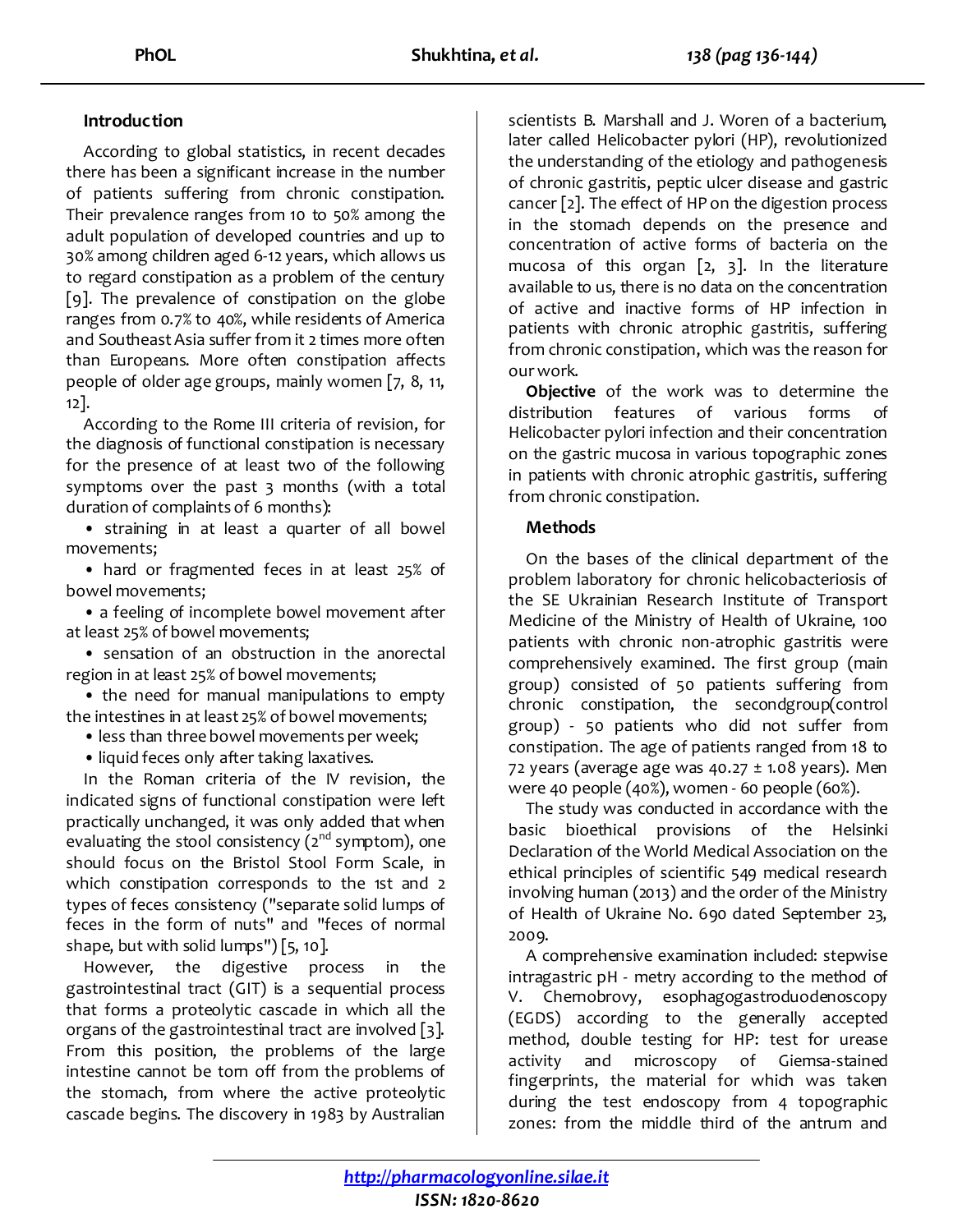body of the stomach according to the greater and lesser curvature according to our methodology, which allows us to determine the presence of intracellular "depots" HP infections, as well as histological studies of the gastric mucosa, the material for which was taken from the same areas, according to the generally accepted method, taking into account the latest classifications [1, 6]. To calculate the average acidity level, conventional units (CU) were used [2].

The sequence of the examination: after collecting the anamnesis, the patients underwent pH-metry, and then - endoscopy with sampling of biopsy material for testing for HP and histological studies of the gastric mucosa. The study was conducted in the morning, on an empty stomach, 12-14 hours after the last meal. The obtained data were processed statistically using the Student t-test with the calculation of average values (M) and the estimation of the probability of deviations (m). Changes were considered statistically significant at p <0.05. Statistical calculations were performed using Exel spreadsheets for Microsoft Office.

## **Results**

The data obtained during the pH measurement are shown in fig. 1.

In a comparative analysis of the acidity level for the groups in the first group, the acidity was 11.12  $\pm$ 0.79 CU, in the second -  $11.42 \pm 0.69$  UE, which corresponded to the basal normativity minimal in both groups without significant (p> 0.05) differences.

When conducting endoscopy in patients of the 1st group, an active ulcerative process was detected in 3 (6%) patients in the duodenum and in the  $1^{st}$  (2%) in the stomach; 5 (10%) patients had manifestations of past duodenal ulcers in the form of cicatricial deformity of varying severity. In 3 patients (6%), the presence of bile was detected in the stomach cavity.

During endoscopy in patients of the  $2^{nd}$  group in  $2$ (4%) patients in the duodenum and in the  $1^{st}$  (2%) - an active ulcerative process was detected in the stomach, in 2 (4%) patients erosive and ulcerative damage to the mucosa of the duodenal bulb; 9 (18%) patients had manifestations of past duodenal ulcers in the form of cicatricial deformity of varying severity. In 6 patients (12%), the presence of bile was detected in the stomach cavity.

When analyzing the data of histological studies in all patients in 100% of cases, the presence of chronic non-atrophic gastritis was confirmed both in the active and inactive stages of varying severity.

Data on the identification and degree of contamination of the gastric mucosa with active and inactive forms of HP infection by the topographic zones of the stomach in patients with chronic nonatrophic gastritis suffering from chronic constipation are presented in fig. 2, 3.

The average degree of contamination of the gastric mucosa with active forms of HP infection in patients of the first group in the antrum of the stomach by large curvature was 1.28  $\pm$  0.13 (+), in the antrum of the stomach by small curvature -  $1.12 \pm 1.12$ 0.13  $(+)$ , in the body of the stomach by large curvature - 1.40  $\pm$  0.13 (+), in the body by small curvature -  $1.48 \pm 0.13$  (+).

The average degree of contamination of the gastric mucosa with inactive forms of HP infection in patients of the 1st group in the antrum of the stomach by large curvature was  $o \pm o.o (+)$ , in the antrum of the stomach by small curvature  $-$  0.06  $\pm$ 0.09 (+), in the body of the stomach along the greater curvature - 1.12  $\pm$  0.13 (+), in the body along the lesser curvature -  $1.30 \pm 0.13$  (+).

Data on the identification and degree of contamination of the gastric mucosa with active and inactive forms of HP infection by the topographic zones of the stomach in patients with chronic nonatrophic gastritis who do not suffer from chronic constipation are presented in fig. 4, 5.

The average degree of contamination of the gastric mucosa with active forms of HP infection in patients of the  $2^{nd}$  group in the antrum of the stomach by large curvature was 1.02  $\pm$  0.13 (+), in the antrum of the stomach by small curvature - 1.04  $\pm$ 0.13  $(+)$ , in the body of the stomach along the greater curvature - 1.08  $\pm$  0.13 (+), in the body along the lesser curvature -  $1.34 \pm 0.13$  (+).

The average degree of contamination of the gastric mucosa with inactive forms of HP infection in patients of the  $2^{nd}$  group in the antrum of the stomach by large curvature was  $o \pm o.o (+)$ , in the antrum of the stomach by small curvature -  $0 \pm 0.0$ (+), in the body of the stomach along the greater curvature - 1.56  $\pm$  0.13 (+), in the body along the lesser curvature - 1.02 ± 0.13 (+).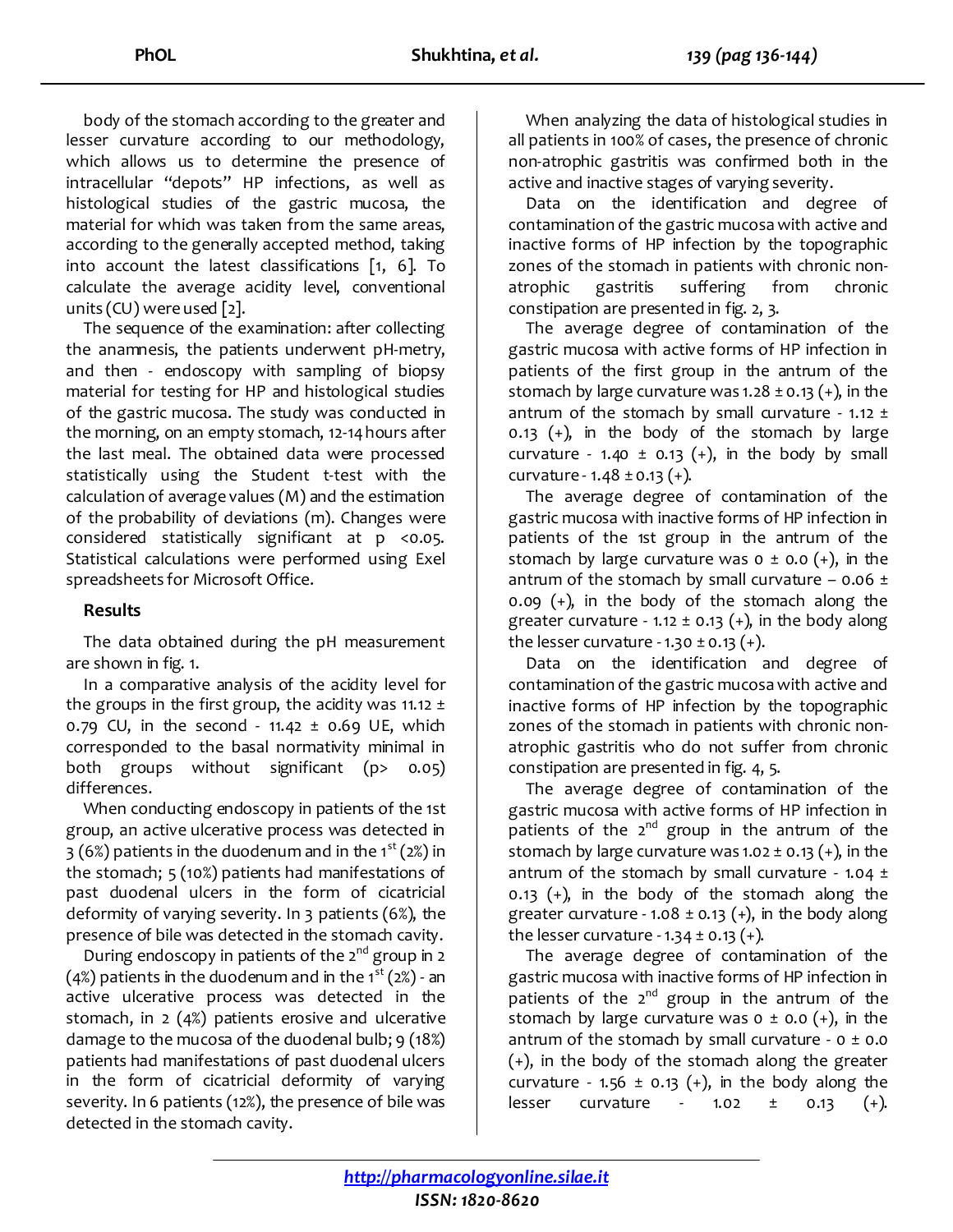In a comparative analysis of data on the average degree of seeding with the active form of HP infection of the gastric mucosa by topographic zones in the examined patients of the  $1<sup>st</sup>$  group, the degree of seeding was significantly higher in the stomach body by a large curvature than in patients of the 2<sup>nd</sup> group (p <0.05), while in a comparative analysis of the data on the average degree of seeding with an inactive form of HP infection of the gastric mucosa by topographic zones in patients of the  $2^{nd}$  group, the degree of seeding was significantly higher on the mucosa in the stomach body by great curvature than those of Group 1 (p  $(0.05)$ .

When analyzing data on the identification of intracellular "depots" of HP infection, it was found that in patients with chronic non-atrophic gastritis suffering from chronic constipation, the frequency of detection of "depot" was 28 (56%) cases, and in patients with chronic non-atrophic gastritis who did not suffer from chronic constipation, the frequency of detection of "depot" was 12 (24%) cases, that is, 2.3 times more.

These results are explainable from the point of view of the influence of the active form of HP infection on the digestion process and the topography of the location of the glands of the gastric mucosa, which includes parietal cells. Active forms of HP infection secrete a large amount of cytotoxins, which have an extremely negative effect on the entire digestion process, and therefore on the entire body (the higher the concentration of HP, the more pronounced its negative effect) [2, 3]. The concentration of parietal glands is highest in the gastric mucosa and in the third stage of development of chronic neatrophic gastritis, the HP infection is maximally concentrated in this zone [3], very often forming the intracellular "depot" of HP [4]. The presence in patients with chronic inactive gastritis suffering from chronic constipation, a 2.3 times greater number of intracellular "depot" of HP than in patients without constipation, indicates a longer and more common process of the pathological effect of HP infection on the digestive process, which is involved and the intestines.

1. In patients with chronic non-atrophic gastritis, suffering from chronic constipation, the degree of contamination of the gastric mucosa with active forms of HP infection is significantly higher in the body of the stomach by a large curvature than in patients with chronic non-atrophic gastritis who do not suffer from constipation.

2. The frequency of detection of intracellular "depots" of HP infection in patients with chronic non-atrophic gastritis, suffering from chronic constipation, is 2.3 times higher than in patients with chronic non-atrophic gastritis who do not suffer from constipation, which indicates a longer and more common pathological process the effect of HP infection on the digestive process, in which the intestines are also involved..

#### **Рrospects for further research**

The prospect of further research is the study of the reliability of different methods for testing HP infection in patients with chronic non-atrophic gastritis, suffering and not suffering from chronic constipation.

## **Acknowledgments**

The authors declare that there are no conflicts of interest.

## **References**

- 1. Avramenko, A.A. Тhe reliability of the stool test when testing patients with chronic helicobacteriosis in the presence of active and inactive forms of helicobacter infection on the gastric mucosa. *Suchasna gastroenterologiya*. 2014; 3 (77); 22–26. [in Russian].
- 2. Avramenko, A.A., Gozhenko, A.I. Helicobacteriosis. Odessa: Fotosintetika; 2004; 325 [in Russian].
- 3. Avramenko, A.A. Gozhenko, A.I., Goydyk, V.S. Peptic ulcer (essays on clinical pathophysiology)*.* Odessa: OOO «RA «ART-V»; 2008; 304 [in Russian].
- 4. Avramenko, A.A., Shuhtina, I.N. The frequency of detection of intracellular depot of Helicobacter pylori infection in patients with chronic Helicobacter pylori infection during routine testing (result of 529 studies). *Zagalna patologiya ta patologichna fiziologiya.* 2012; 7; 124 - 127. [in Russian].
- 5. Ivashkin, V.T., Maev, I.V., Sheptulin, A.A. et al. Clinical recommendations of the Russian Gastroenterological Association for the diagnosis

## **Conclusions**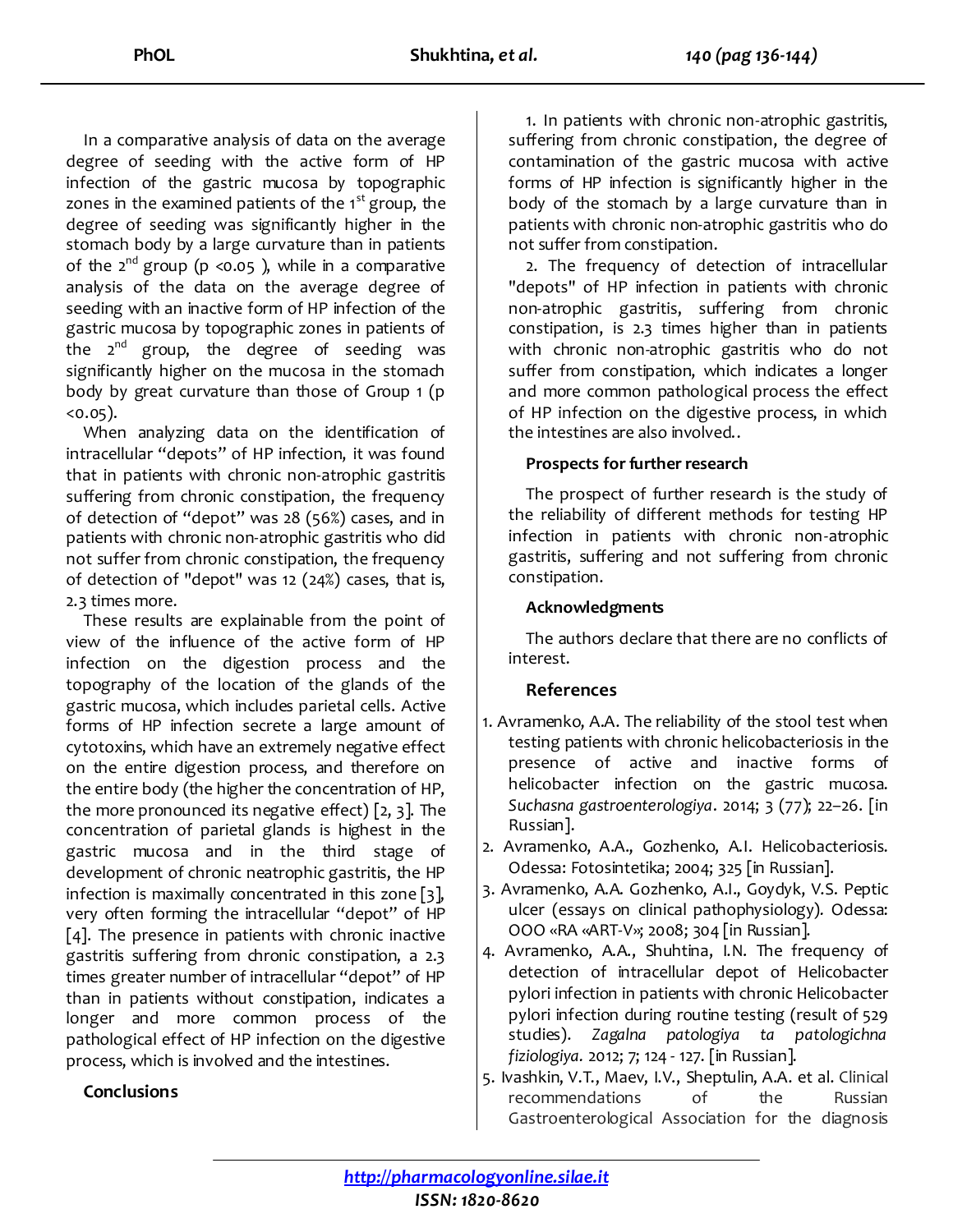- and treatment of adult patients with chronic constipation. *Rossijskij zhurnal gastroenterologii, gepatologii i koloproktologii.* 2017; 27(3): 75-83. [in Russian].
- 6. Kímakovich, V.Y., Nikishaev, V.I. Endoscopy of the herbal canal. Norm, pathology, classification is very common. Lviv: Vidavnitstvo Meditsina Svítu; 2008; 209. [in Ukrainian].
- 7. Minushkin, O.N. Chronic constipation (definition, epidemiology, diagnosis): modern drug therapy. *Medicinskij sovet.* 2015; 13: 100-105. [in Russian].
- 8. Osadchuk, M.A., Balashov, D.V., Osadchuk, M.M. Constipation in outpatient practice. *Poliklinika.* 2015; 1: 91-94. [in Russian].
- 9. Uspenskij,Yu.P., Balukova, E.V., Baryshnikova, N.V. Chronic constipation associated with metabolic disorders: treatment features. *Suchasna gastroenteologiya.* 2010*;* 5(2): 81-88. [in Russian].
- 10. Lacy, B. E., Mearin, F., Lin Chang et al. Bowel disorders. *Gastroenterology.* 2016; 150(6):1393-1407.
- 11. Mugie S.M, Benninga M.A, Di Lorenzo C. Epidemiology of constipation in children and adults: a systematic review. *Best Pract Res Clin Gastroenterol*. 2011; 25:3–18.
- 12. Wald A et al. (2006) The Bl Omnibus study an international survey of communiry prevaleuce of constipation and laxative use in adults. *Gastroenterology.* 2006*;* 130: 508.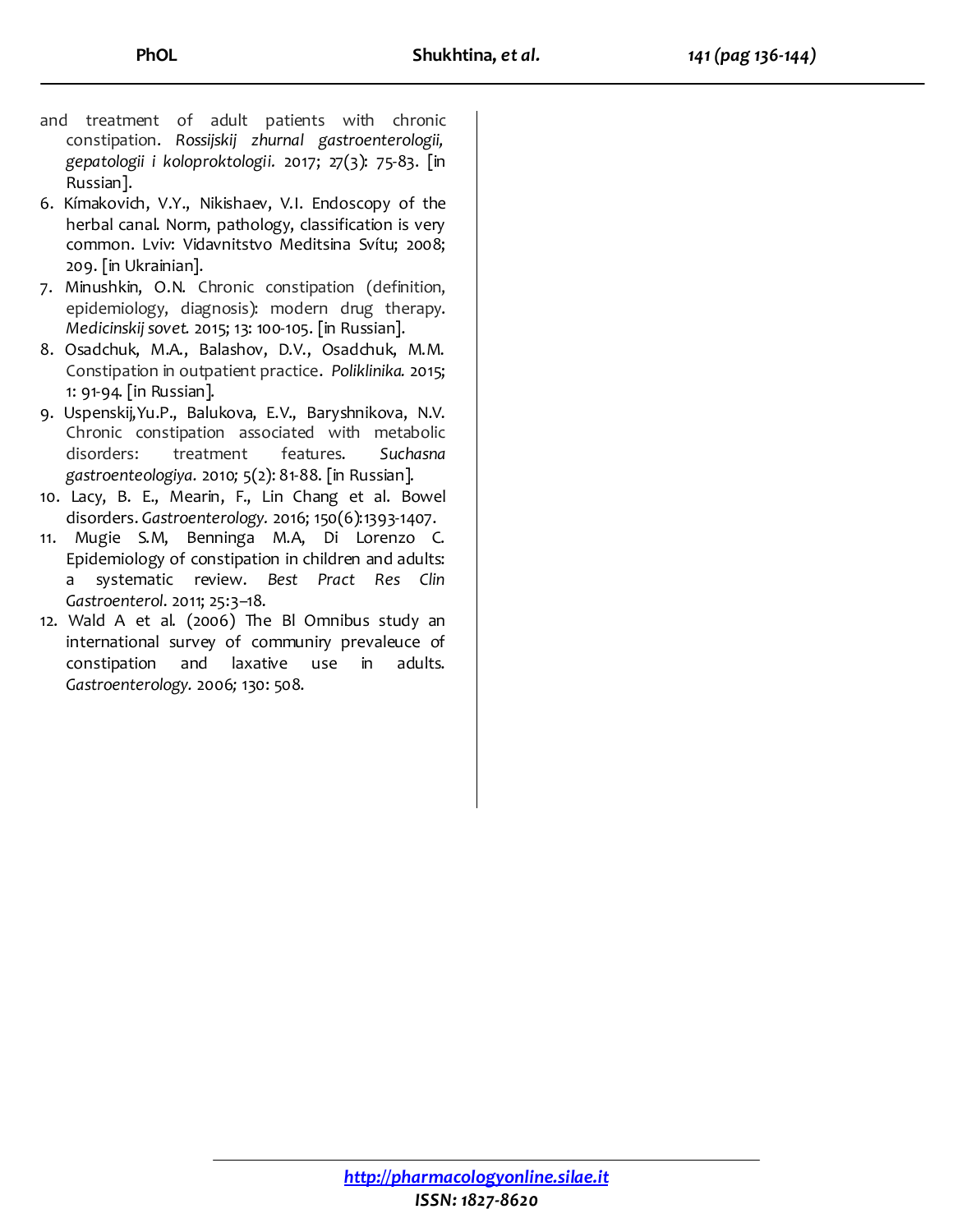



**Figure 2.** The frequency of detection of the active form of HP - infection on the gastric mucosa by topographic zones in patients with chronic non-atrophic gastritis, suffering from chronic constipation (n = 50)



*http://pharmacologyonline.silae.it ISSN: 1827-8620*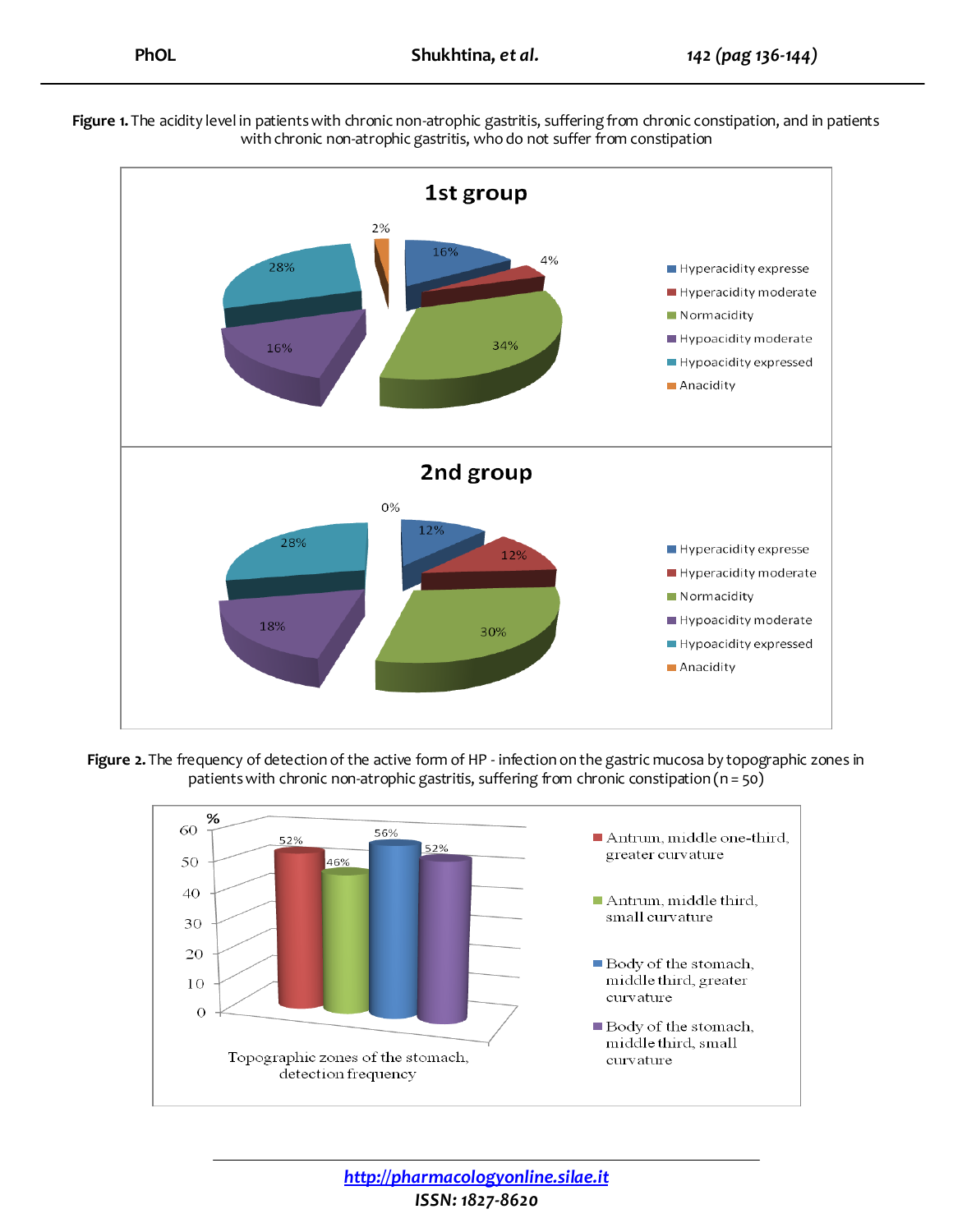**Figure 3.** The frequency of detection of an inactive form of HP - infection on the gastric mucosa by topographic zones in patients with chronic non-atrophic gastritis, suffering from chronic constipation (n = 50)



**Figure 4.** The frequency of detection of the active form of HP infection in the gastric mucosa by topographic zones in patients with chronic non-atrophic gastritis who do not suffer from chronic constipation (n = 50)